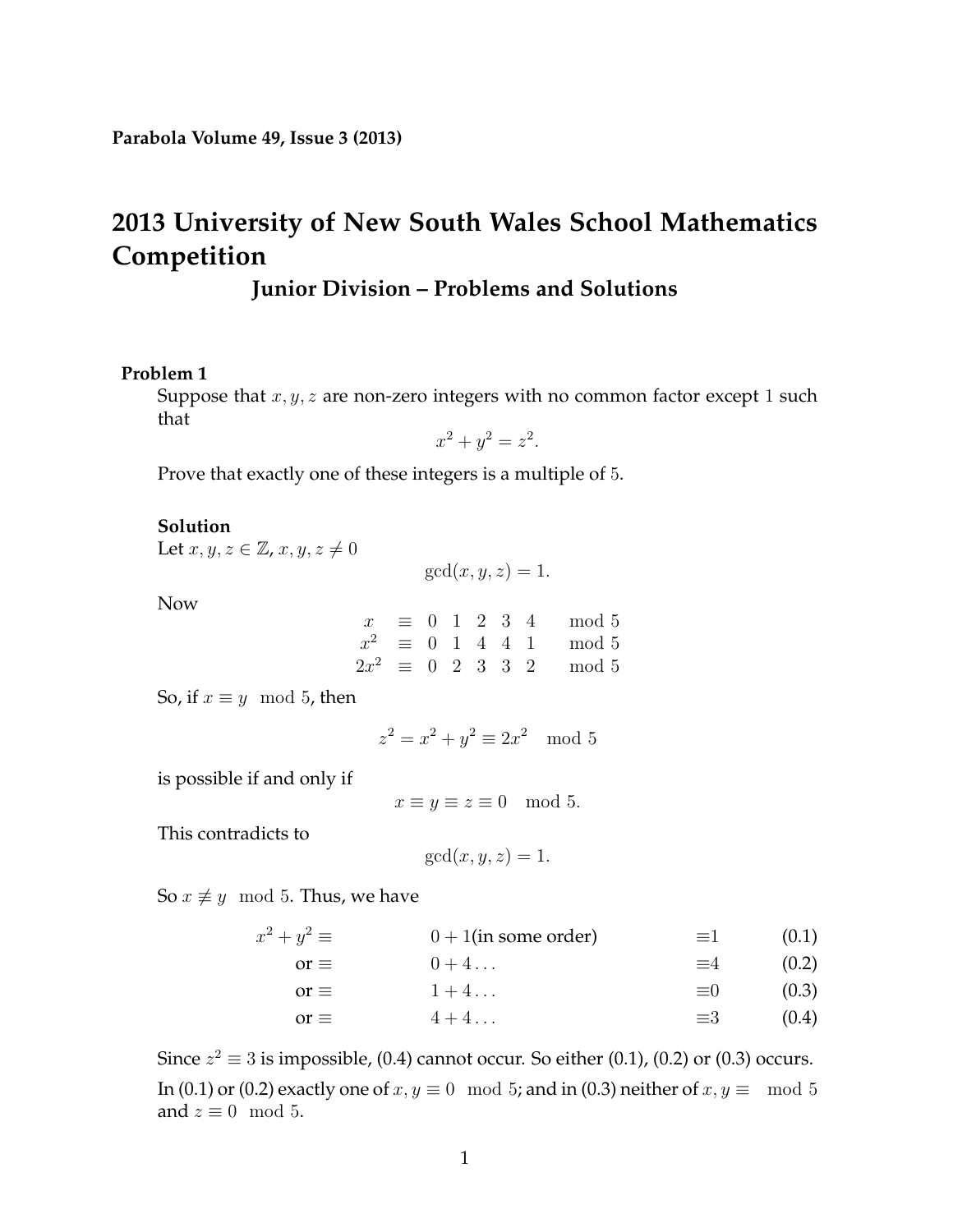### **Problem 2**

How many integers between 100 and 100000 have exactly three identical digits in their decimal representation. For example, 11123 and 10020 are such numbers but 12121 is not.

#### **Solution**

The only 6-digit number in the range is 100000 fails the condition so the required numbers have 3, 4 or 5 digits.

Let  $\alpha$  represents the number of integers with repeating 0 and  $\beta$  the number of integers with repeating non-zero digit.

For the integers computed by  $\alpha$ , the leading digit is non-zero, so

$$
\alpha = \alpha_4 + \alpha_5,
$$

where  $\alpha_j$  is the number of  $j$ -digit integers counted by  $\alpha.$  So

$$
\alpha_j = \underbrace{9}_{A} \times \underbrace{\binom{j-1}{3}}_{B} \times \underbrace{P(8, j-4)}_{C},
$$

where A stands for the choice for the leading digit;  $B$  stands for the choice of the places for the repeating zero; and C represents filling the remaining  $j - 4$ positions with other digits with no repetitions. So, we compute

$$
\alpha = \alpha_4 + \alpha_5
$$
  
= 9 \times 1 \times 1 + 9 \times \binom{4}{3} \times 8  
= 9 + 9 \times 4 \times 8  
= 9 \times 33 = 297.

We split the integers counted by  $\beta$  into three subgroups:

$$
\beta = \beta_3 + \beta_4 + \beta_5,
$$

where  $\beta_j$  is the number of  $j$ -digit integers within  $\beta.$ 

Within integers counted by  $\beta$ , repeating digit may or may not include leading digit, so we compute

$$
\beta_j = \underbrace{9}_{A} \times \left[ \underbrace{1}_{B} \times \underbrace{\binom{j-1}{2}}_{C} \times \underbrace{P(9, j-3)}_{D} + \underbrace{8}_{B'} \times \underbrace{\binom{j-1}{3}}_{C'} \times \underbrace{P(8, j-4)}_{D'} \right],
$$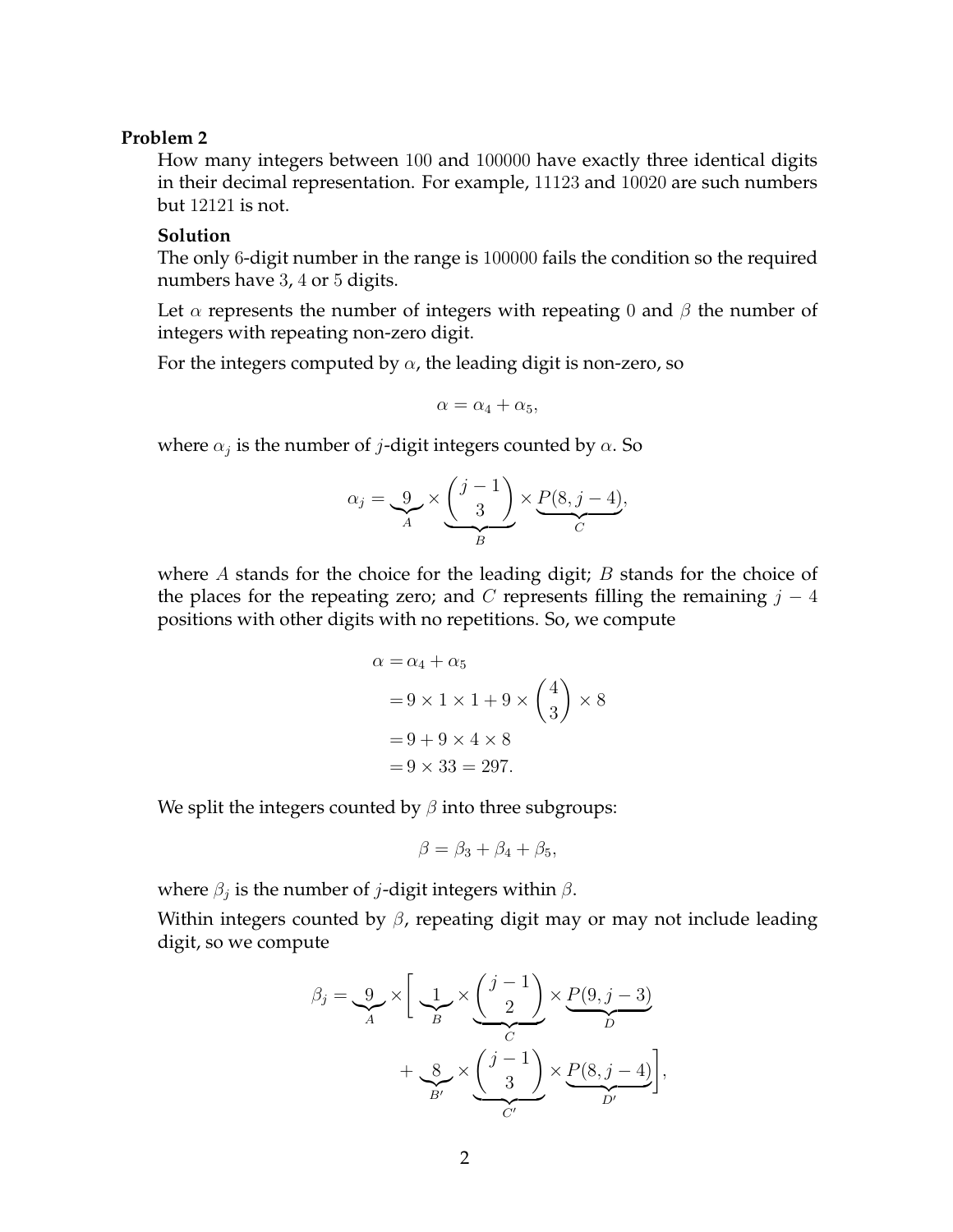where  $A$  chooses the non-zero repeating digit;  $B$  puts that digit into the leading position; C chooses two other positions for the remaining repeating digits; D fills the rest with no repetition;  $B'$  chooses another non-zero digit for the leading position;  $C'$  chooses positions for the repeating digit;  $D'$  fills the rest with no repetition.

Skipping some elementary computations, we conclude that

$$
\beta = 6516 \text{ and } \alpha + \beta = 6813.
$$

#### **Problem 3**

- 1. Find the number which is divisible by 2 and 9 and which has 14 divisors (including 1 and the number itself).
- 2. Show that there are multiple solutions in the case when the number has 15 divisors.

#### **Solution**

Let

$$
n = 2^{\alpha_1} 3^{\alpha_2} p_3^{\alpha_3} \cdot \ldots \cdot p_r^{\alpha_r}
$$

be factorisation of  $n$  into distinct primes

 $2 < 3 < p_3 < \ldots < p_r$ 

such that all  $\alpha_i > 0$  and  $r \geq 2$ . So

$$
2|n \rightarrow \alpha_1 \ge 1
$$
  

$$
3|n \rightarrow \alpha_2 \ge 2
$$

Observe that the number of divisors of  $n$  is

$$
d(n) = (\alpha_1 + 1)(\alpha_2 + 1) \cdot \ldots \cdot (\alpha_r + 1)
$$

and

$$
\alpha_1 + 1 \ge 2 \text{ and } \alpha_2 + 1 \ge 3.
$$

1. If  $d(n) = 14 = 2 \times 7$ , then  $r = 2$  and  $\alpha_1 + 1 = 2$ ,  $\alpha_2 + 2 = 7$ . So

$$
\alpha_1=1 \text{ and } \alpha_2=6
$$

and

$$
n = 2^1 \times 3^6 = 1458.
$$

2. If  $d(n) = 15 = 3 \times 5$ , then  $r = 2$  and

$$
\alpha_1 + 1 = 3 \text{ and } \alpha_2 + 2 = 5
$$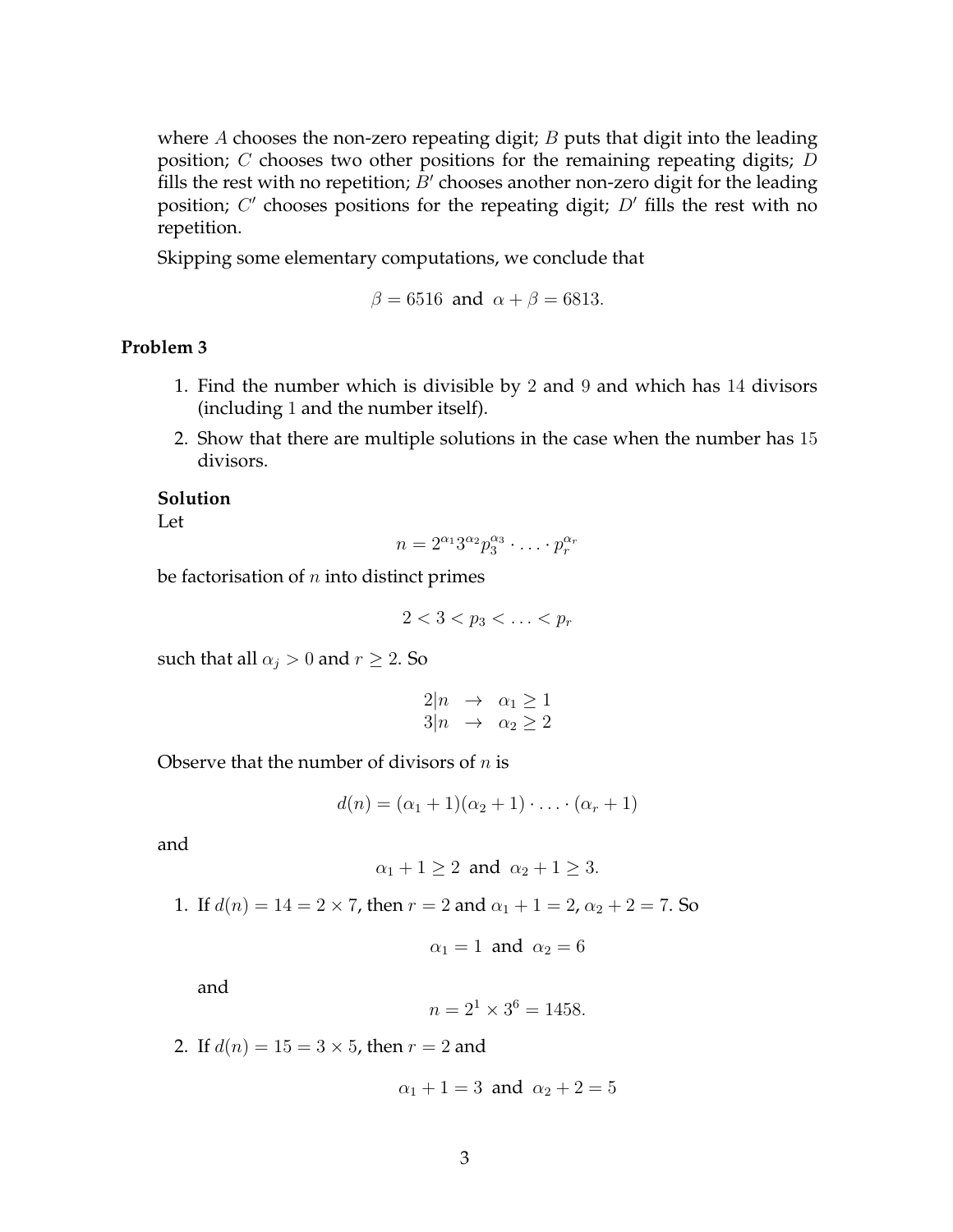or

$$
\alpha_1 + 1 = 5
$$
 and  $\alpha_2 + 2 = 3$ .

So

$$
\alpha_1 = 2
$$
,  $\alpha_2 = 4$  and  $n = 2^2 \cdot 3^4 = 324$ 

or

$$
\alpha_1 = 4
$$
,  $\alpha_2 = 2$  and  $n = 2^4 \times 3^2 = 144$ .

## **Problem 4**

1. The plan of an art museum is an equilateral triangle consisting of 36 triangular exhibition halls (see the diagram). Each hall has passages into all adjacent halls. Prove that you can visit at most 31 halls if you plan to enter each hall at most once.



2. Subject to the condition that each hall is visited at most once, find the largest number of halls that can be visited in the case that the museum is an equilateral triangle and that it has  $k^2$  exhibition halls, where  $k$  is an integer.

### **Solution**

This problem is also in the Senior Division. See the solution given there.

## **Problem 5**

We wish to label the vertices of a regular polygon with 45 sides using the digits  $0, 1, \ldots, 9$ . Can this be done such that for every pair of digits there is an edge labelled by these digits?

## **Solution**

Such labelling cannot be done. A digit 'a' forms 9 pairs with other digits. To accommodate these pairs, the digit 'a' must be next to at least 5 vertices. So, at least 50 vertices are required.

## **Problem 6**

You are given  $n$  different weights and a balance. On every move, you add one more weight to one of the sides of the balance.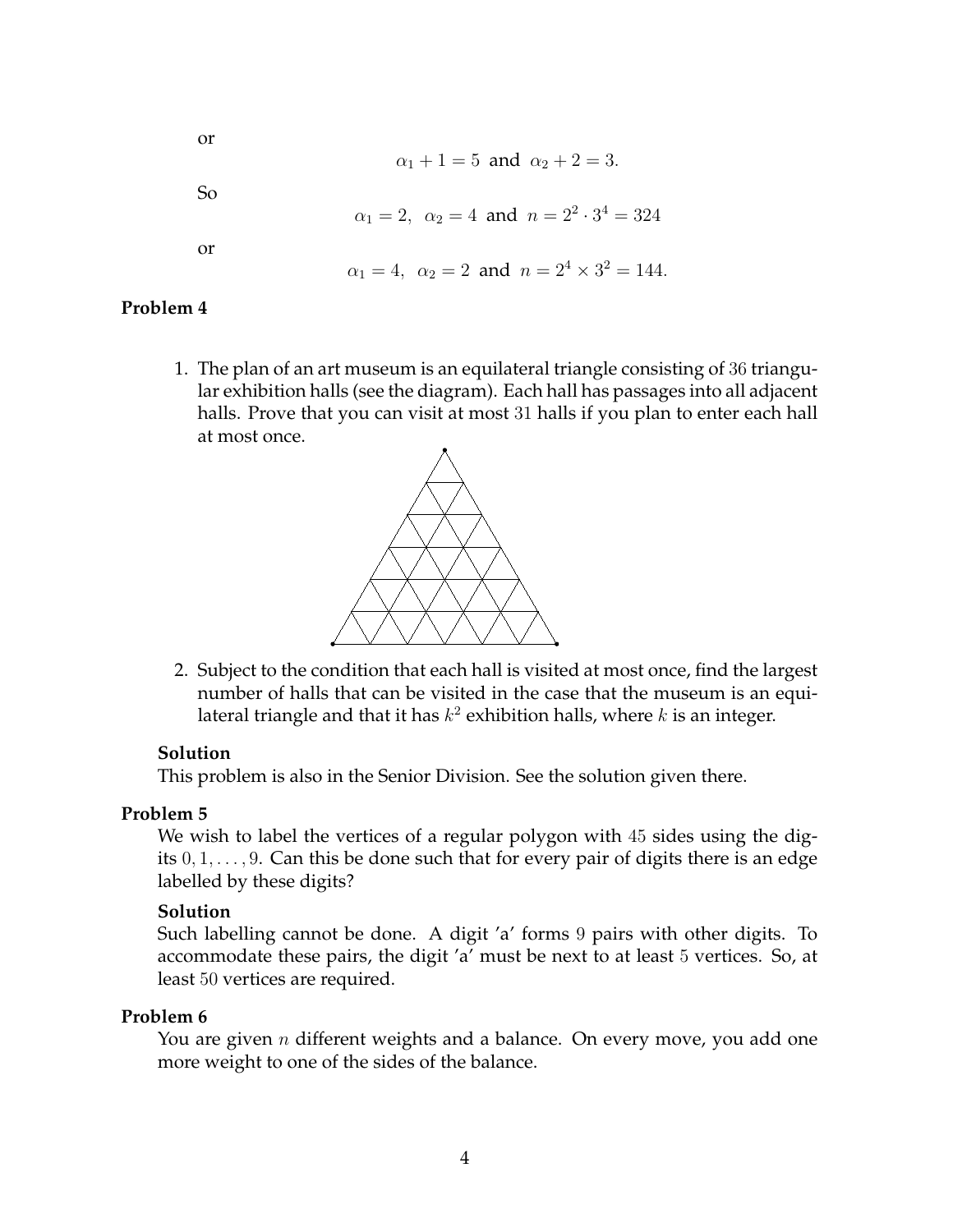- 1. Prove that there is a strategy such that the left hand side of the balance is lower after the first move; the right hand side of the balance is lower after the second move; the left hand side is lower after the third move; and so on.
- 2. We assign the "word" LRLRLR. . . to the strategy above. The letter 'L' means that the left hand side is lower; the letter 'R' means that the right hand side is lower.

For any "word" of length n of letters 'L' and 'R', find a strategy which will correspond to that word according to the rules above.

#### **Solution**

The strategy is based on the following lemma. *Lemma* Let  $m_1 < m_2 < \ldots < m_k$ . If

$$
S_{\text{odd}} = m_1 + m_3 + \dots
$$
 and  $S_{\text{even}} = m_2 + m_4 + \dots$ ,

then

$$
S_{\text{even}} > S_{\text{odd}}
$$
 if *k* even

and

$$
S_{\text{odd}} > S_{\text{even}} \text{ if } k \text{ odd.}
$$

That is, the sum which has the heaviest weight is the largest.

*Proof of Lemma* The proof has two parts. If k is even, then we add the following inequalities:

$$
m_1 < m_2 \n m_3 < m_4 \n \vdots \n m_{k-1} < m_k
$$

On the other hand, if  $k$  is odd, then we add the following inequalities

$$
0 < m_1
$$
\n
$$
m_2 < m_3
$$
\n
$$
\vdots
$$
\n
$$
m_{k-1} < m_k
$$

Now the required strategy is described as follows. It is convenient to describe the strategy in reverse. That is, we give the final distribution of weights first and then we explain how to choose the weight to remove on each step until the balance is empty.

1. Let

$$
m_1 < m_2 < \ldots < m_n
$$

be the weights;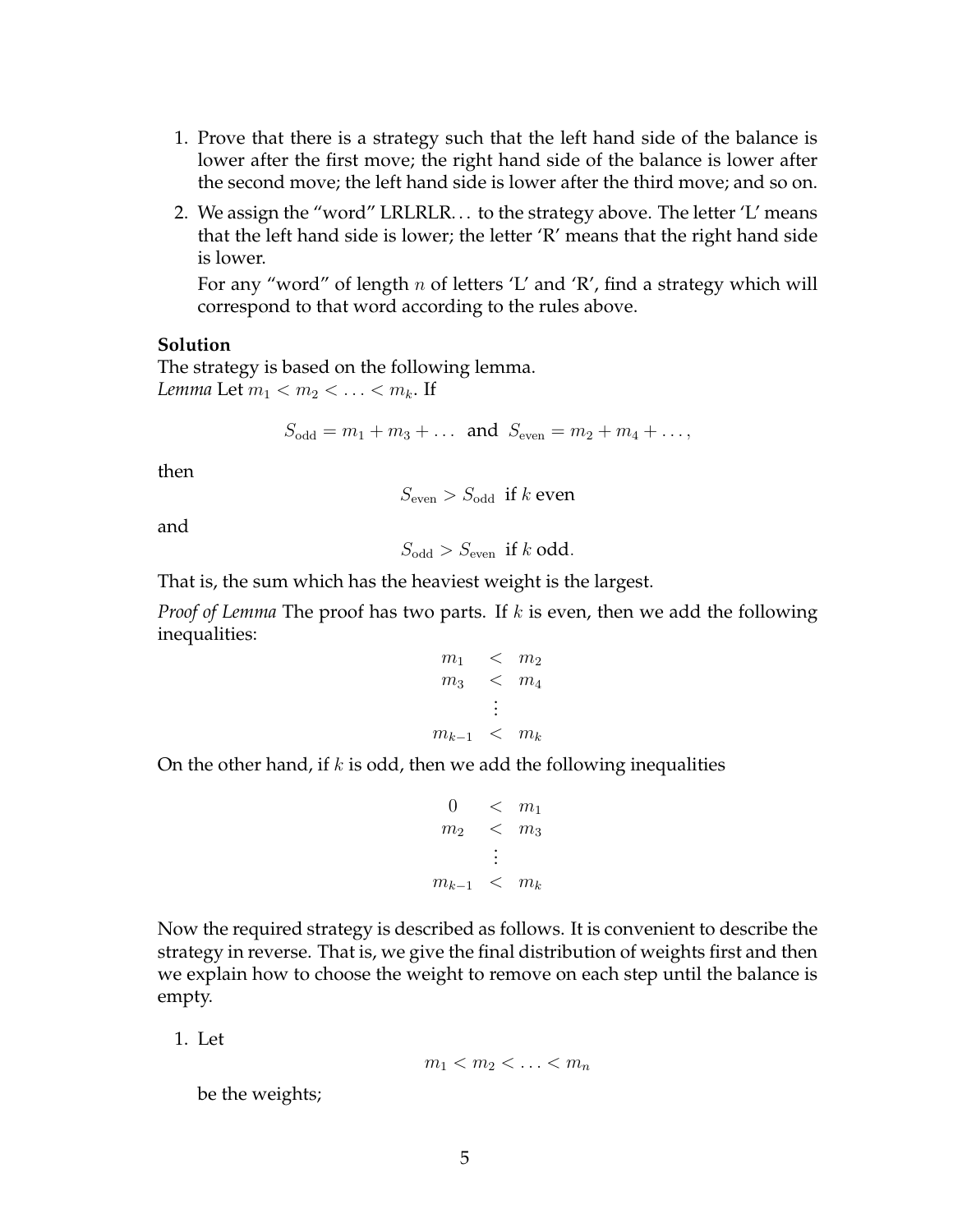- 2. put all odd indexed weights on one side of the balance and all even indexed weights on the other side such that the heaviest weight is on the left hand side, if the last letter of the word is 'L'; or the right hand side if the letter is  $'R$ ;
- 3. on every move, you remove the last letter from the word and a weight from the balance as follows:
	- (a) you remove the heaviest if the letter at the back changes from 'L' to 'R' or from 'R' to 'L';
	- (b) otherwise, you remove the lightest weight if the letter at the back of the word does not change.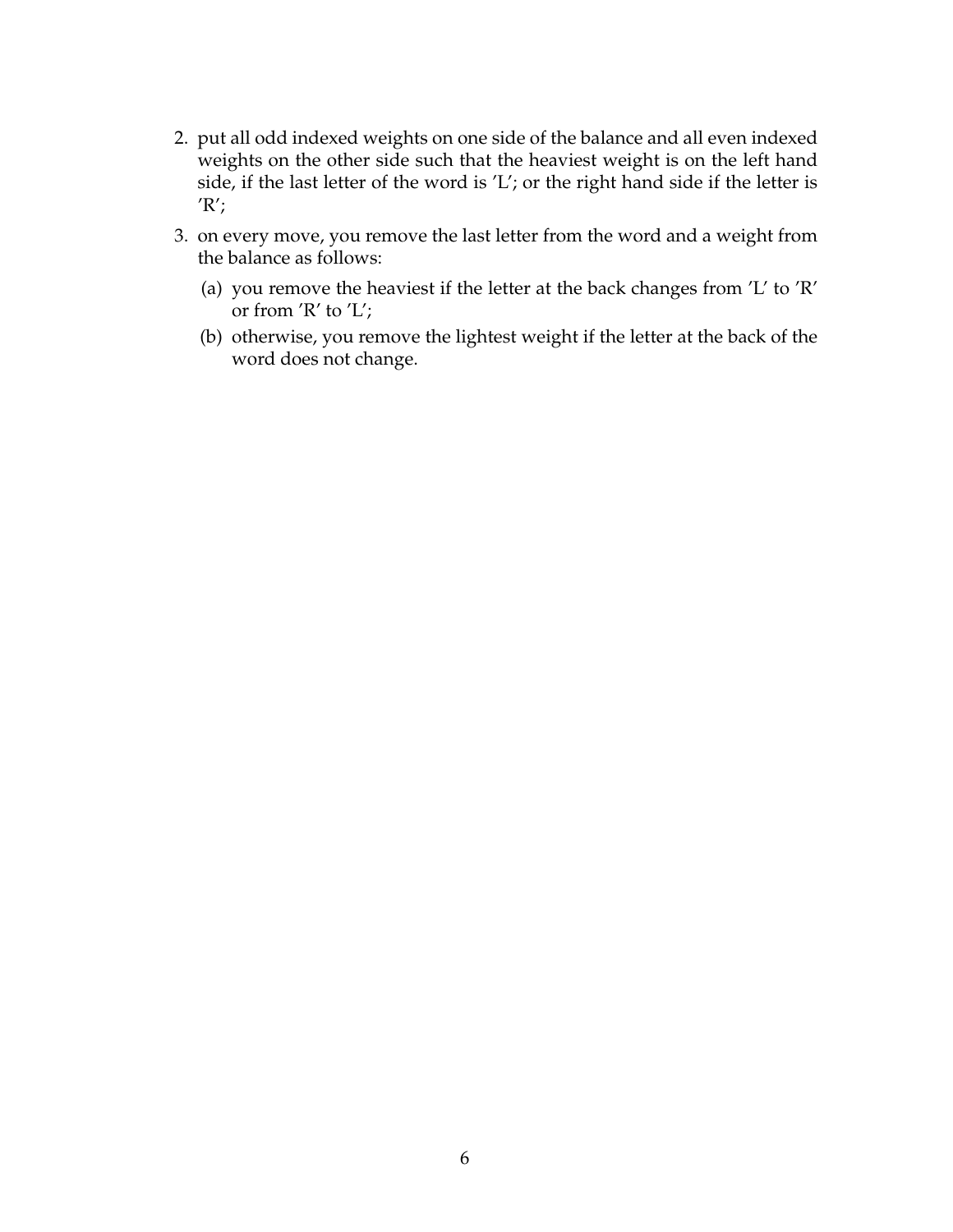## **Senior Division – Problems and Solutions**

### **Problem 1**

In this problem you may assume the following result.

*Ptolemy's Theorem:*

If ABCD is a cyclic quadrilateral, that is a quadrilateral inscribed in a circle, then

 $BD \cdot AC = AD \cdot BC + AB \cdot DC.$ 



Suppose  $ABCDE$  is a regular pentagon inscribed in a circle. Let  $P$  be any point on the arc BC. Prove that

$$
PA + PD = PB + PC + PE.
$$



## **Solution** Since we have to prove

$$
PA + PD = PB + PC + PE
$$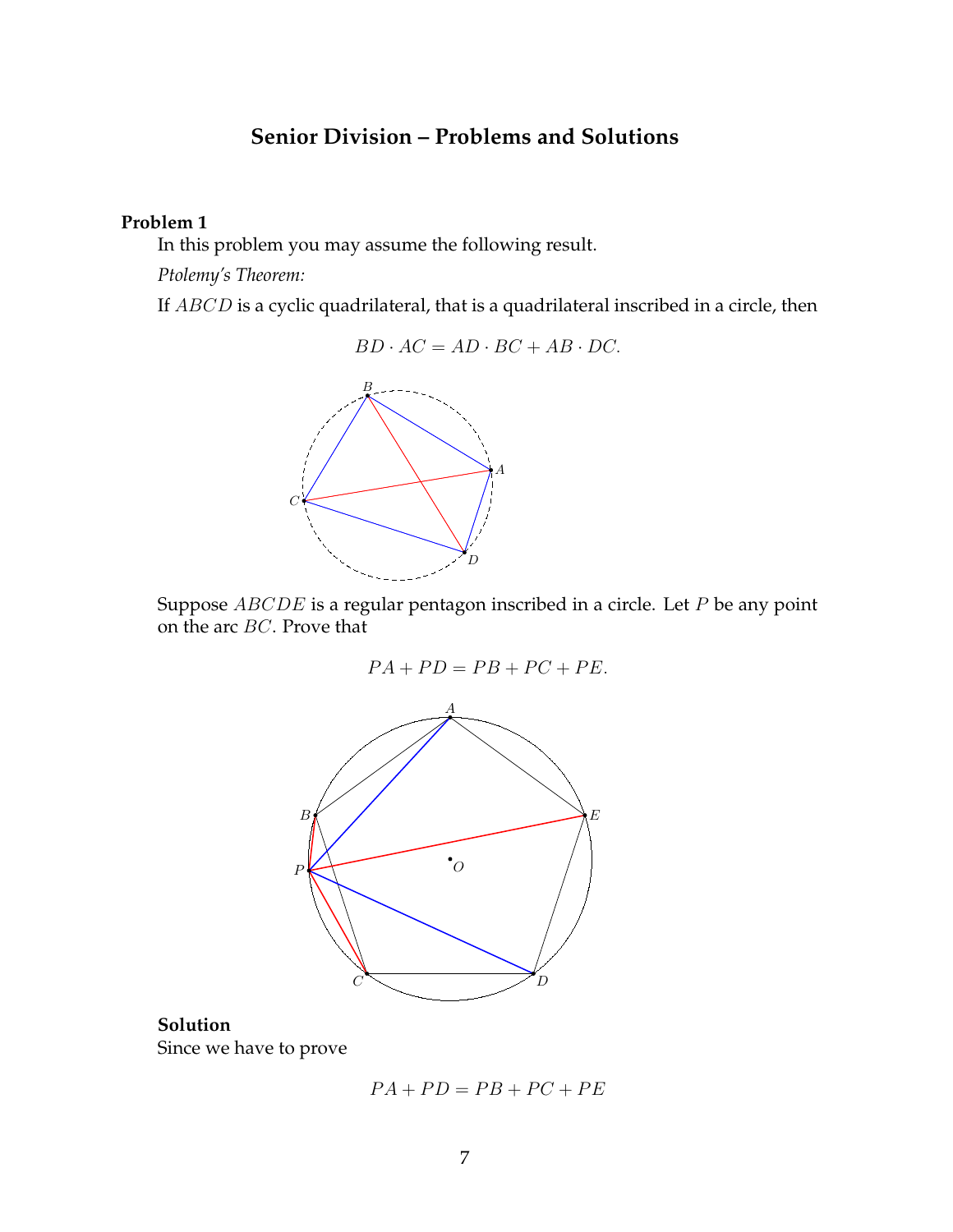we may assume (by applying a dilation) that

$$
AB = BC = CD = DE = EA = 1.
$$

The five diagonals of the regular pentagon have the same length so assume that

$$
AC = BD = CE = DA = EB = d.
$$

With six points on the circle there are

$$
\binom{6}{4} = 15
$$

quadruples of points to which Ptolemy's Theorem can be applied. Fortunately the 5 sets corresponding to the points of that pentagon give the same equation. Consider the quadrilateral ABCD:

<span id="page-7-3"></span>
$$
AC \cdot BD = AB \cdot CD + AD \cdot BC \ d^2 = 1 + d \tag{0.5}
$$

The exact value of  $d$ ,

$$
d = \frac{1}{2}(1 + \sqrt{5}),
$$

is not needed.

Apply Ptolemy's Theorem to PBAE:

<span id="page-7-0"></span>
$$
PA \cdot BE = PB \cdot AE + PE \cdot AB, PA \cdot d = PB + PE \tag{0.6}
$$

and to PCDE:

<span id="page-7-1"></span>
$$
PD \cdot CE = PC \cdot DE + PE \cdot CD, \ PD \cdot d = PC + PE. \tag{0.7}
$$

Add [\(0.6\)](#page-7-0) and [\(0.7\)](#page-7-1)

<span id="page-7-2"></span>
$$
PB + PC + 2PE = PA \cdot d + PD \cdot d \tag{0.8}
$$

Apply Ptolemy's to  $PAED$ :

$$
PE \cdot AD = PA \cdot ED + PD \cdot AE, PE \cdot d = PA + PD,
$$

so

$$
PE = \frac{1}{d}PA + \frac{1}{d}PD.
$$

Substitute in [\(0.8\)](#page-7-2)

$$
PB + PC + PE = PA(d - \frac{1}{d}) + PD(d - \frac{1}{d}).
$$

But from [\(0.5\)](#page-7-3)

$$
d - \frac{1}{d} = 1
$$

and

$$
PB+PC+PE+PA+PD
$$

as required.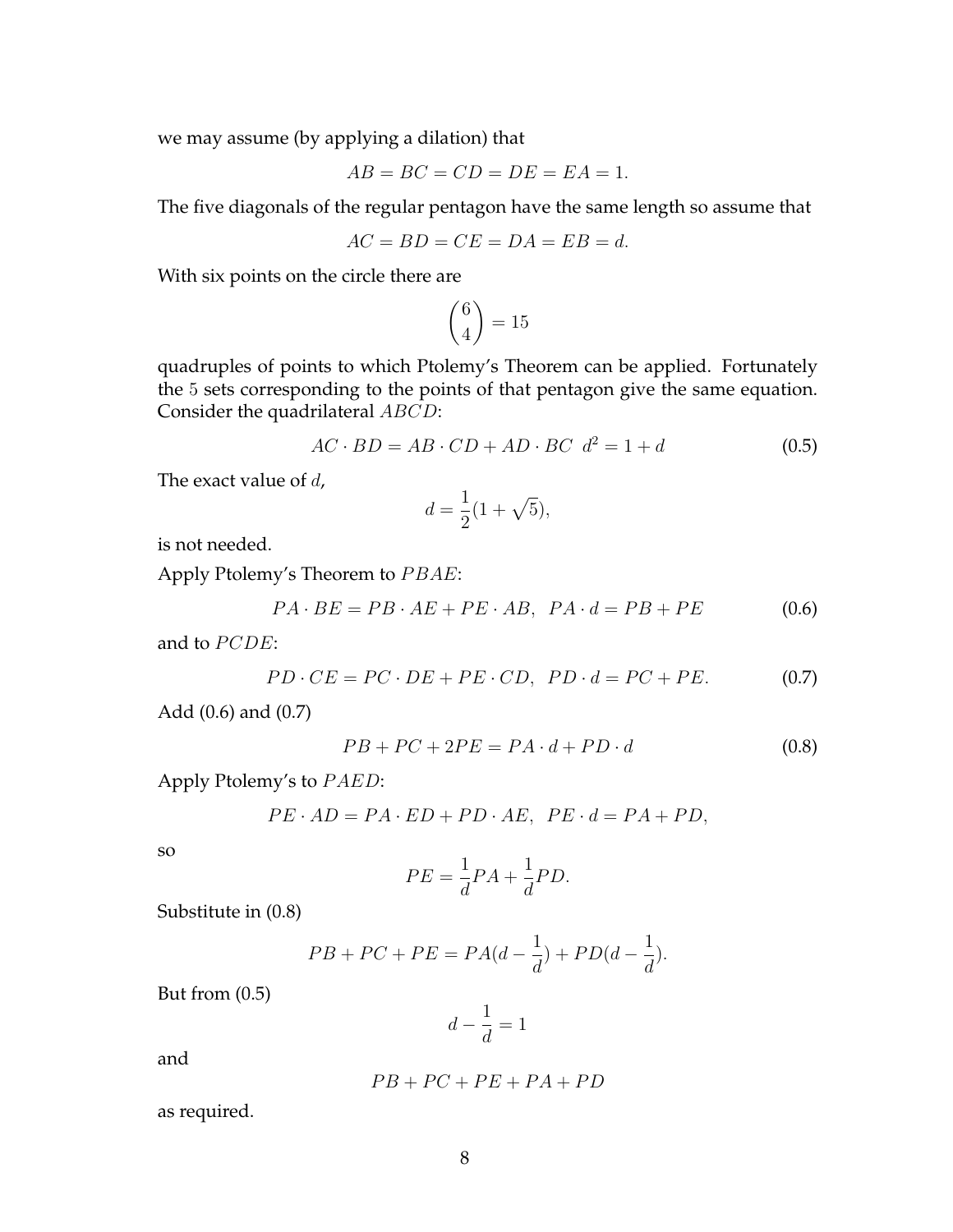### **Problem 2**

1. The plan of an art museum is an equilateral triangle consisting of 36 triangular exhibition halls (see the diagram). Each hall has passages into all adjacent halls. Prove that you can visit at most 31 halls if you plan to enter each hall at most once.



2. Subject to the condition that each hall is visited at most once, find the largest number of halls that can be visited in the case that the museum is an equilateral triangle and that it has  $k^2$  exhibition halls, where  $k$  is an integer.

### **Solution**

Starting from the top and working systematically along each row it appears that one can only visit  $36 - 5 = 31$  rooms.



Let  $a_k$  be the number of rooms which can be visited, then apparently

$$
k = 1 \t2 \t3 \t4 \t5 \t6
$$
  

$$
a_k = 1 \t3 \t7 \t13 \t21 \t31
$$

and for  $k$ , in general,

$$
a_k = k^2 - (k - 1) = k^2 - k + 1.
$$

Indeed, the method described above shows that

$$
a_6 \ge 31
$$
 and  $a_k \ge k^2 - k + 1$ ,

in general. To see that 31 is the most possible, colour the up triangles red and the down triangles white.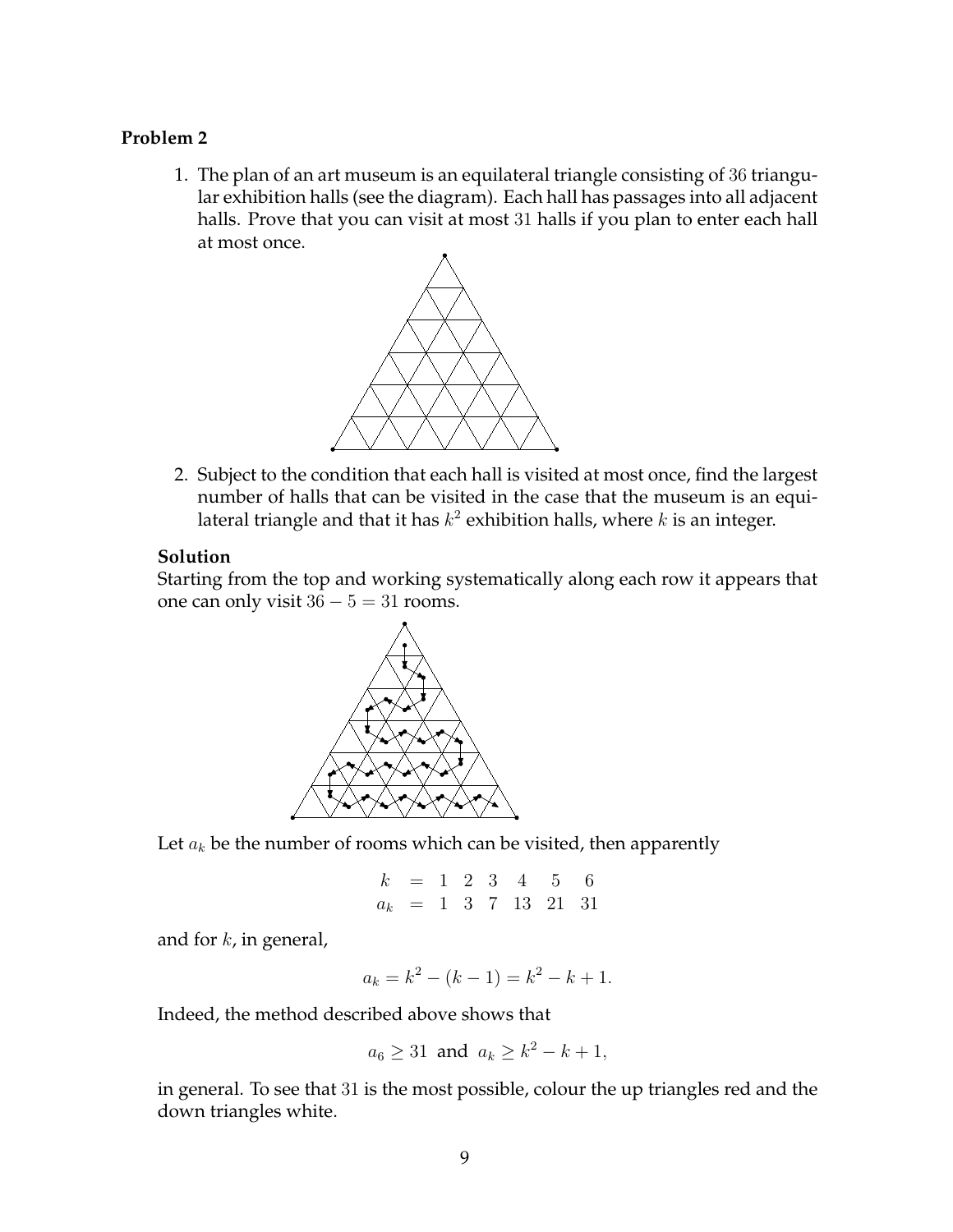

Each path must go ... RWRW... There are 21 red triangles and 15 white triangles so a maximal path can contain no more than 16 red and 15 white triangles, so  $a_6 \leq$ 31. Thus,

$$
a_6=31.
$$

If there are  $k^2$  exhibition halls, then the number of red halls is

$$
1 + 2 + \ldots + k = \frac{1}{2}k(k+1)
$$

and the number of white halls is

$$
1 + 2 + \ldots + (k - 1) = \frac{1}{2}k(k - 1).
$$

So the maximal possible path visits

$$
\frac{1}{2}k(k-1) + \frac{1}{2}k(k-1) + 1 = k^2 - k + 1
$$

halls.

## **Problem 3**

Given an integer  $n$ , find the largest integer  $k$  such that  $3^k$  is a factor of

 $2^{3^n}+1$ .

Give an argument to justify your answer.

#### **Solution**

For a few initial values of  $n$ , we have

$$
n = 0: 2^{3^0} + 1 = 3,
$$
  

$$
n = 1: 2^3 + 1 = 8 + 1 = 9,
$$

$$
n = 2: \ 2^{3^2} + 1 = 512 + 1 = 27 \times 19.
$$

Thus, we hypothesise

 $k = n + 1$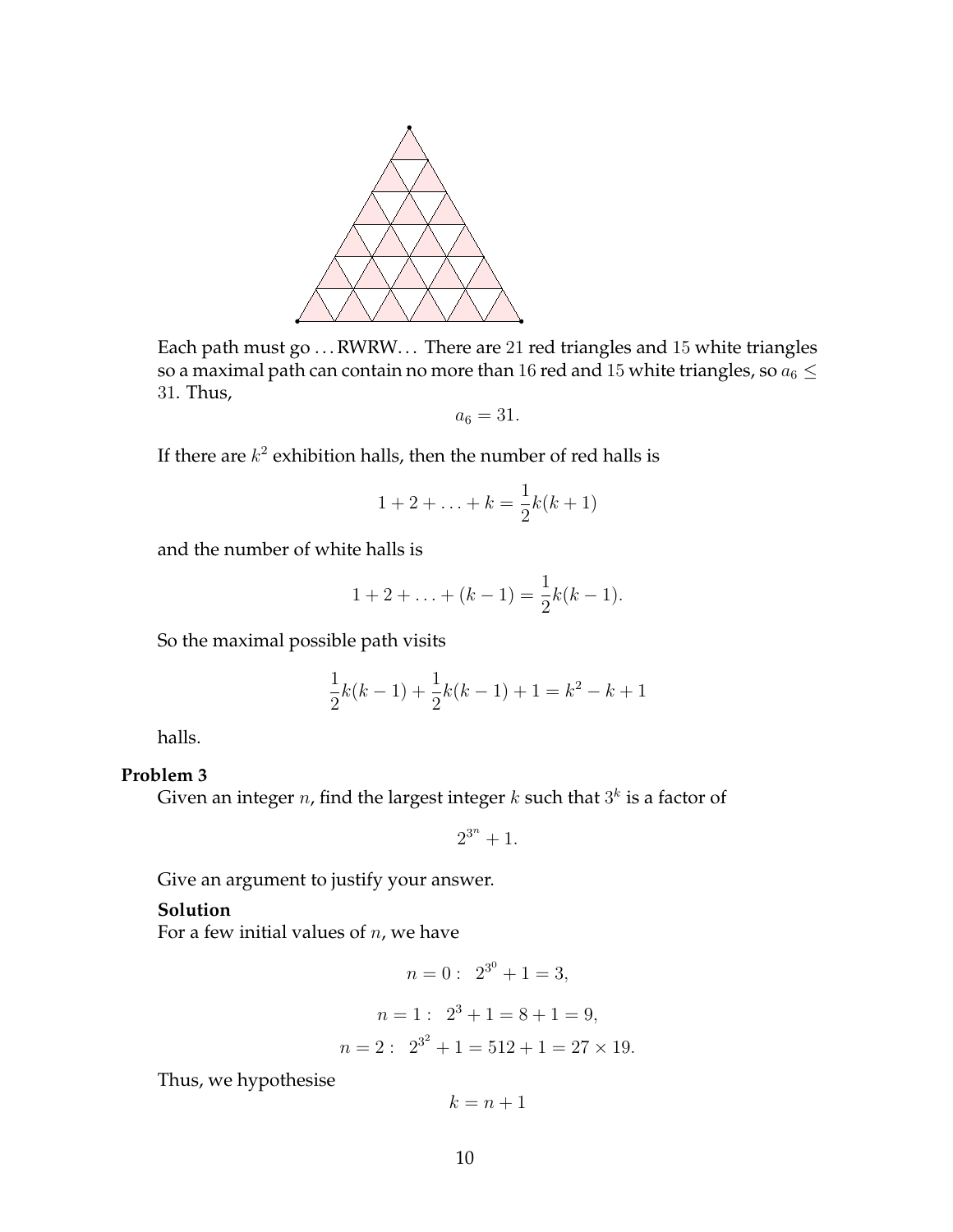and a proof by induction is available. Assume

$$
2^{3^n} + 1 = 3^{n+1} \times A_n
$$

with  $n \geq 2$  and  $(3, A_n) = 1$ . Then,

$$
2^{3^{n+1}} + 1 = (2^{3^n})^3 + 1
$$
  
=  $(2^{3^n} + 1) ((2^{3^n})^2 - 2^{3^n} + 1)$   
=  $3^{n+1}A_n ((3^{n+1}A_n - 1)^2 - (3^{n+1}A_n - 1) + 1)$   
=  $3^{n+1}A_n (3^{n+1} (3^{n+1}A_n - 2A_n - A_n) + 3)$   
=  $3^{n+2}A_n (3^n (3^{n+1}A_n - 3A_n) + 1)$ 

which is divisible by exactly  $3^{n+2}$  but not  $3^{n+3}$  as required. Since  $k = n + 1$ for  $n = 0, 1, 2, \ldots$  the proof by induction is complete.

#### **Problem 4**

Suppose that  $x_1, x_2, x_3$  and  $y_1, y_2, y_3$  are positive real numbers such that

$$
0 < x_1 y_1 < x_2 y_2 < x_3 y_3
$$

and

 $x_1 + x_2 + x_3 \ge y_1 + y_2 + y_3.$ 

Prove that

$$
\frac{1}{x_1} + \frac{1}{x_2} + \frac{1}{x_3} \le \frac{1}{y_1} + \frac{1}{y_2} + \frac{1}{y_3}.
$$

## **Solution**

Unfortunately this question is wrong as can be seen by taking  $x_1$  small relative to  $y_1$ ,  $y_2$  and  $y_3$ . For example, let

$$
(x_1, x_2, x_3) = (1, 4, 4)
$$
 with  $\frac{1}{x_1} + \frac{1}{x_2} + \frac{1}{x_3} = \frac{3}{2}$ 

and

$$
(y_1, y_2, y_3) = (2, 3, 4)
$$
 with  $\frac{1}{y_1} + \frac{1}{y_2} + \frac{1}{y_3} = \frac{13}{12}$ ,

then

 $0 < x_1y_1 < x_2y_2 < x_3y_3$ ,

$$
x_1 + x_2 + x_3 \ge y_1 + y_2 + y_3
$$
  
and  $\frac{1}{x_1} + \frac{1}{x_2} + \frac{1}{x_3} > \frac{1}{y_1} + \frac{1}{y_2} + \frac{1}{y_3}$ .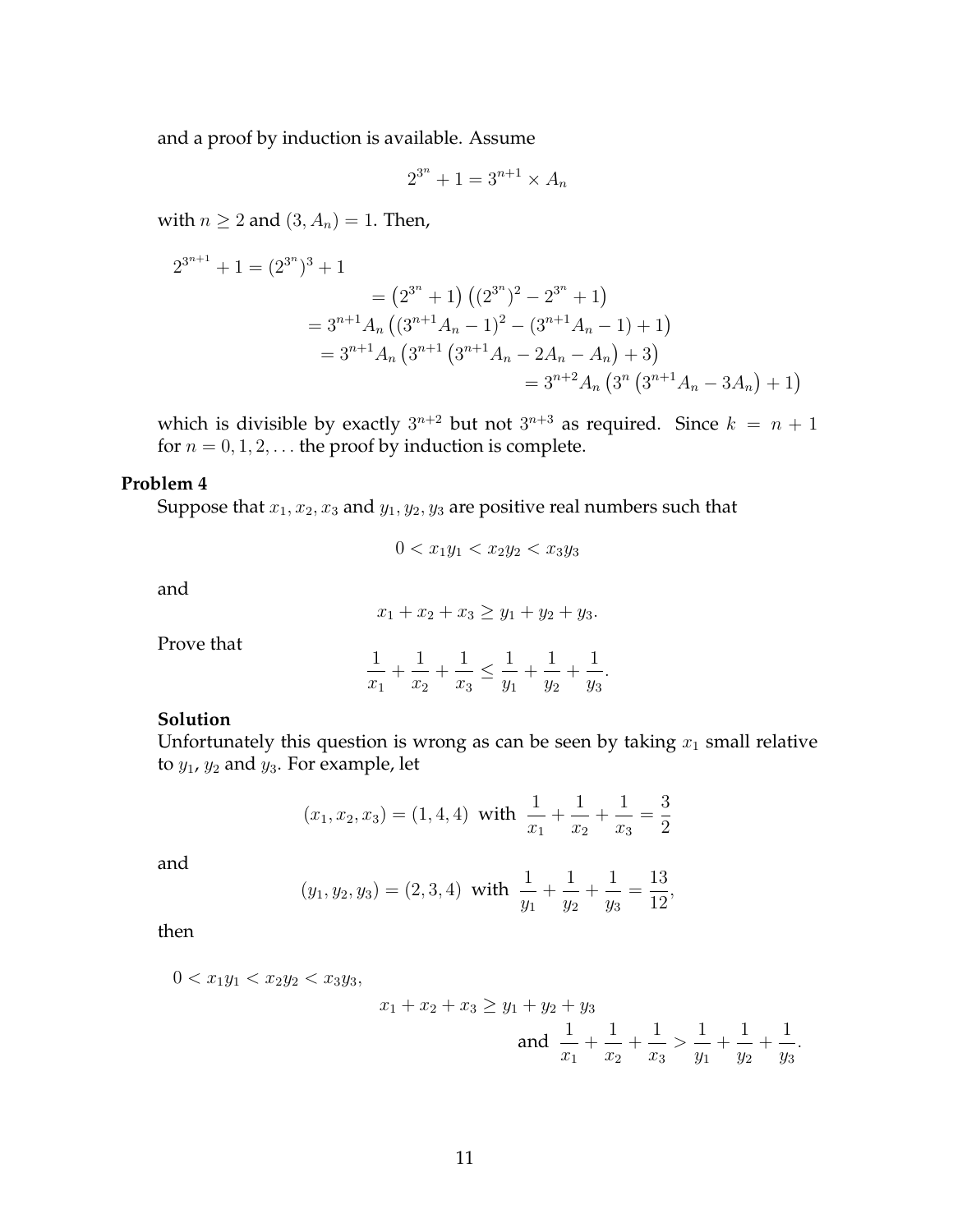## **Problem 5**

Each of the numbers  $x_1, \ldots, x_n$  is either 1 or  $-1$  and furthermore

$$
x_1x_2 + x_2x_3 + \ldots + x_{n-1}x_n + x_nx_1 = 0.
$$

Prove that  $n$  is a multiple of 4.

#### **Solution**

Let

$$
y_1 = x_1 x_2, y_2 = x_2 x_3, \dots, y_n = x_n x_1.
$$

Clearly,

$$
y_j = \pm 1, \ \ j = 1, 2, \ldots, n.
$$

Now the sum of an odd number of odd numbers is odd, so if

$$
\sum_{j=1}^{n} y_j = 0,
$$

then  $n$  is even.

Let us show that  $n$  is a multiple of 4. If

$$
\sum_{j=1}^{n} y_j = 0
$$

with  $n = 2k$ , then k of the  $y_j$ 's are 1 and k of the  $y_j$ 's are  $-1$ . Consider,

$$
y_1 y_2 \cdot \ldots \cdot y_n = x_1^2 x_2^2 \cdot \ldots \cdot x_n^2 = 1,
$$

since each  $x_j^2 = 1$ . Thus, the number of negative  $y_j$ 's, which is k, is even. So  $n = 2k$ is a multiple of 4.

### **Alternative Solution**

We may assume  $x_1 = 1$ . Consider the signs of  $x_1, x_2, \ldots, x_n, x_1$  as

 $+ + \ldots + - - \ldots - + \ldots + - \ldots - \ldots + \ldots +$ 

The number of negative  $y_j$ 's is the number of times +− or −+ occurs in the sequence. Clearly  $+-$  and  $-+$  occur the same number of times so k is even, and  $n = 2k$  is a multiple of 4.

#### **Problem 6**

Seven people have access to a bank vault. The vault is secured with a number of locks, and for each lock, some but not all of the seven people have a key. Find the minimal number of locks needed so that any 4 of them can open the vault whereas any 3 of them cannot. For the minimal number of locks, specify the required distribution of the keys among the people.